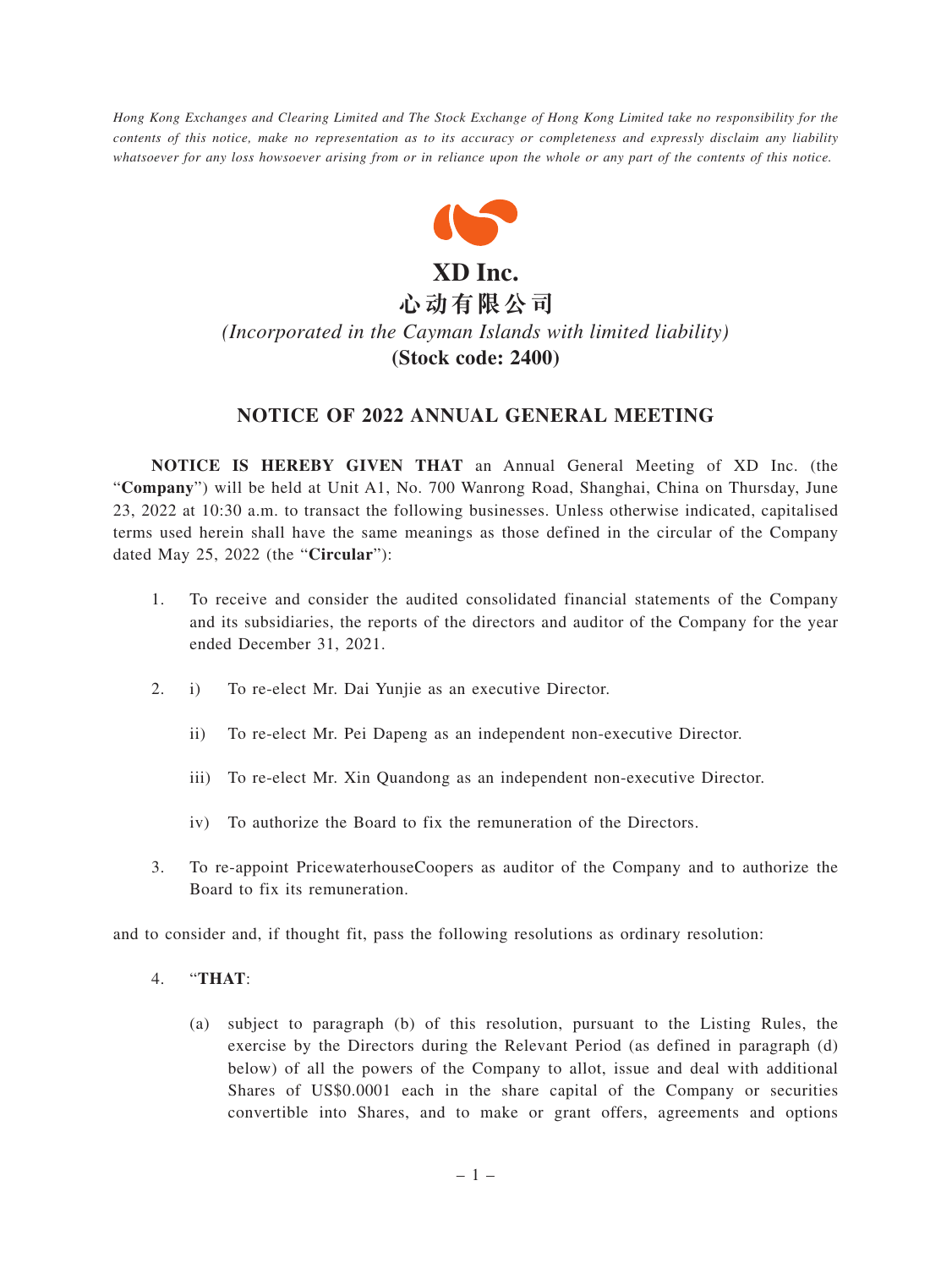(including warrants, bonds and debentures convertible into Shares) which would or might require the exercise of such powers, subject to and in accordance with all applicable laws, rules and regulations, be and is hereby generally and unconditionally approved;

- (b) the approval in paragraph (a) of this resolution shall authorise the Directors during the Relevant Period to make or grant offers, agreements and options (including warrants, bonds and debentures convertible into Shares) which would or might require the exercise of such powers after the end of the Relevant Period;
- (c) the aggregate number of Shares allotted or agreed conditionally or unconditionally to be allotted (whether pursuant to an option or otherwise) and issued by the Directors pursuant to the approval in paragraph (a) of this resolution, otherwise than pursuant to (i) a Rights Issue (as defined in paragraph (d) below); or (ii) the exercise of the conversion rights attaching to any convertible securities issued by the Company; or (iii) any adjustment of rights to subscribe for Shares under options and warrants or a special authority granted by the shareholders of the Company; or (iv) the exercise of any subscription rights which may be granted under any share option scheme or similar arrangement for the time being adopted by the Company; or (v) an issue of Shares in lieu of the whole or part of a dividend on Shares in accordance with the Articles of Association of the Company; shall not exceed 20% of the total number of Shares in issue as at the date of the passing of this resolution (subject to adjustment in the case of any consolidation or subdivision of Shares of the Company after the date of passing this resolution), and the said approval shall be limited accordingly; and
- (d) for the purpose of this resolution,

"Relevant Period" means the period from the date of passing of this resolution until whichever is the earliest of:

- (i) the conclusion of the next annual general meeting of the Company;
- (ii) the expiration of the period within which the next annual general meeting of the Company is required by the articles of association of the Company or any applicable law of the Cayman Islands to be held; or
- (iii) the date on which such mandate is revoked or varied the authority given the Directors by the passing of an ordinary resolution of the Shareholders in general meeting.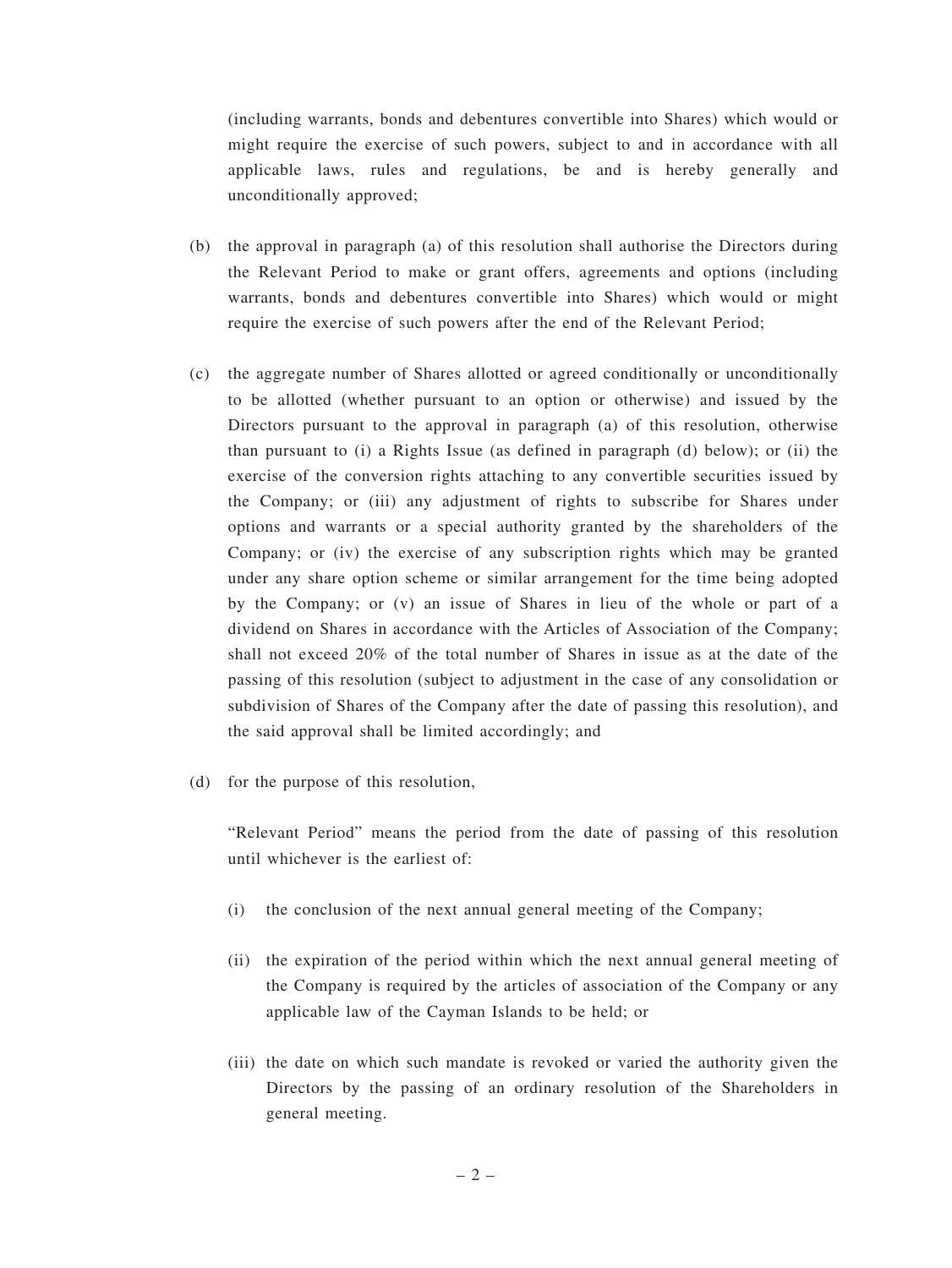"Rights Issue" means an offer of Shares or offer or issue of warrants, options or other securities giving rights to subscribe for shares of the Company open for a period fixed by the Directors to the holders of Shares whose names appear on the registers of members of the Company on a fixed record date in proportion to their then holdings of such Shares (subject to such exclusions or other arrangements as the directors of the Company may deem necessary or expedient in relation to fractional entitlements or having regard to any restrictions or obligations under the laws of, or the requirements of any recognised regulatory body or any stock exchange in, any territory applicable to the Company)."

## 5. "**THAT**:

- (a) subject to paragraph (b) of this resolution, the exercise by the Directors during the Relevant Period (as defined in paragraph (c) below) of all the powers of the Company to buy back the Shares on Stock Exchange or any other stock exchange on which Shares may be listed and recognised by the Securities and Futures Commission of Hong Kong and the Stock Exchange for this purpose, subject to and in accordance with all applicable laws and the requirements of the Listing Rules or those of any other recognised stock exchange as amended from time to time, be and is hereby generally and unconditionally approved;
- (b) the aggregate number of Shares to be purchased or agreed to be bought back by the Company pursuant to the approval in paragraph (a) of this resolution during the Relevant Period shall not exceed 10% of the total number of Shares in issue as at the date of the passing of this resolution (subject to adjustment in the case of any consolidation or subdivision of Shares after the date of passing this resolution), and the said approval shall be limited accordingly; and
- (c) for the purpose of this resolution, "Relevant Period" means the period from the passing of this resolution until whichever is the earliest of:
	- (i) the conclusion of the next annual general meeting of the Company;
	- (ii) the expiration of the period within which the next annual general meeting of the Company is required by the articles of association of the Company or any applicable law of the Cayman Islands to be held; or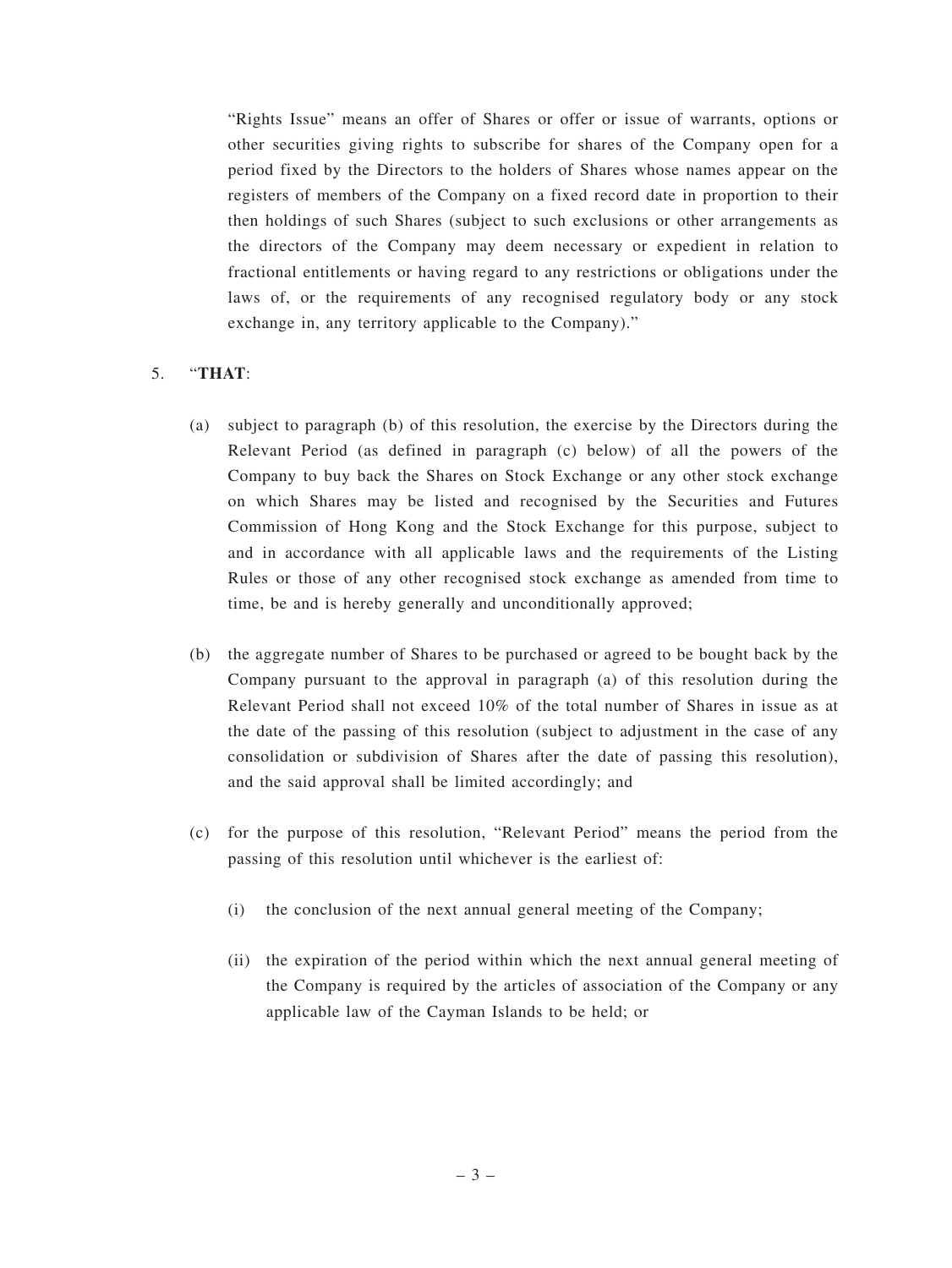- (iii) the date on which such mandate is revoked or varied the authority given to the Directors by the passing of an ordinary resolution of the Shareholders in general meeting."
- 6. "**THAT** conditional upon resolutions numbered 4 and 5 above being passed, the general mandate granted to the Directors to allot, issue and deal with additional Shares or securities convertible into Shares and to make or grant offers, agreements, and options which might require the exercise of such powers pursuant to resolution numbered 4 above be and is hereby extended by the addition to the number of the issued Shares of the Company which may be allotted or agreed conditional or unconditionally to be allotted by Directors pursuant to such general mandate of an amount representing the aggregate number of Shares purchased by the Company under the authority granted pursuant to resolution numbered 5 above, provided that such amount shall not exceed 10% of the total number of Shares in issue as at the date of passing the resolution (subject to adjustment in the case of any consolidation or subdivision of Shares of the Company after the date of passing this resolution)."

By order of the Board **XD Inc. HUANG Yimeng** *Chairman and Chief Executive Officer*

Shanghai, the People's Republic of China May 25, 2022

*Notes:*

- 1. For the purpose of determining the identity of the shareholders entitled to attend and vote at the meeting, the register of members of the Company will be closed from Saturday, June 18, 2022 to Thursday, June 23, 2022 (both days inclusive), during which period no transfer of shares will be effected. All transfers accompanied by the relevant share certificates must be lodged with the Company's branch share registrar in Hong Kong, Computershare Hong Kong Investor Services Limited, at Shops 1712−1716, 17th Floor, Hopewell Centre, 183 Queen's Road East, Wanchai, Hong Kong for registration not later than 4:30 p.m. on Friday, June 17, 2022. Shareholders whose names appear on the register of members of the Company on June 23, 2022 are entitled to attend the AGM.
- 2. A member of the Company entitled to attend and vote at the Meeting is entitled to appoint one or, if he is the holder of two or more Shares, more proxies to attend and vote instead of him. A proxy need not be a member of the Company. Completion and return of the form of proxy will not preclude a member of the Company from attending the annual general meeting and vote in person. In such event, his form of proxy will be deemed to have been revoked.